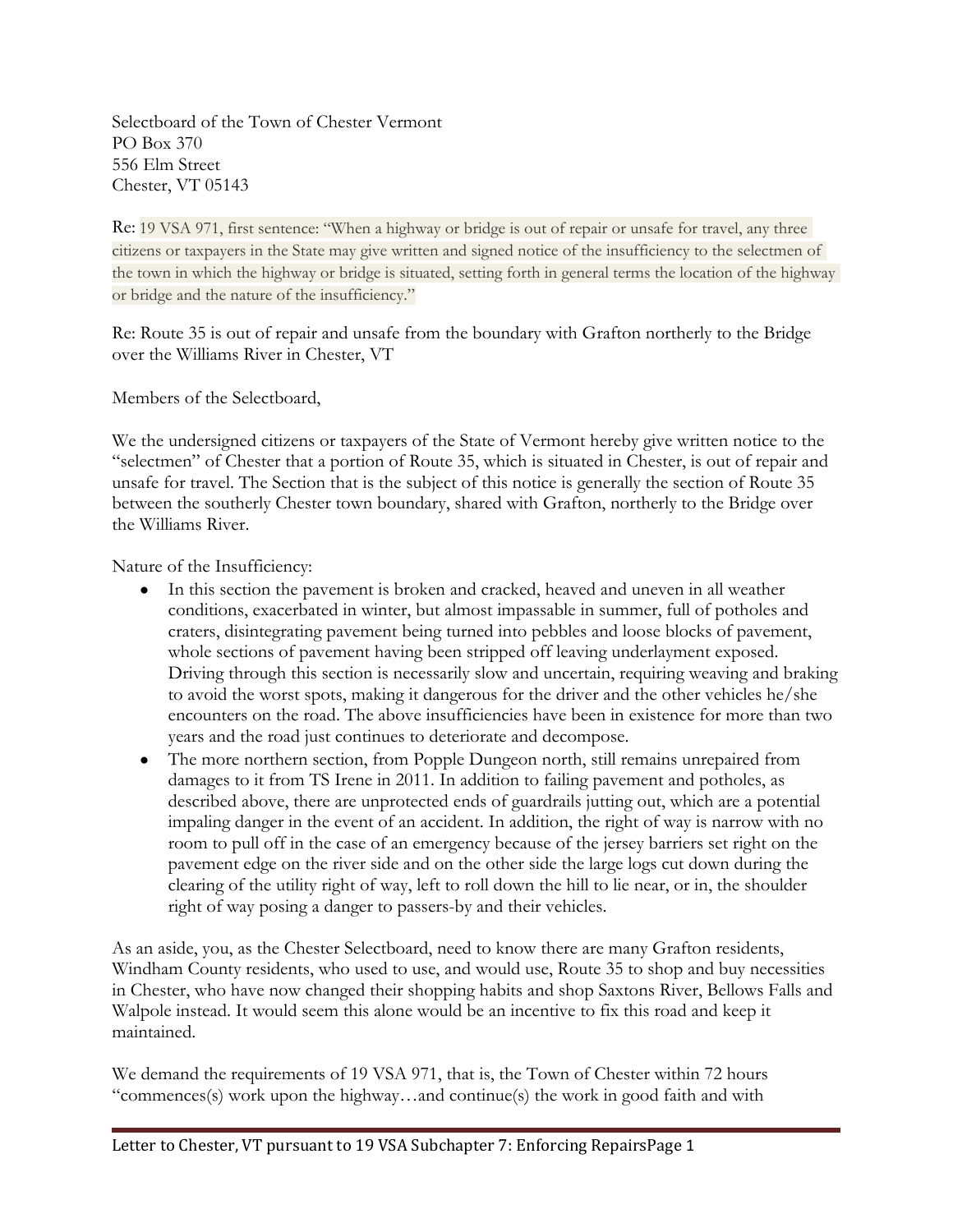reasonable dispatch until the highway...is put is good and sufficient repair." If not we will seek the relief afforded to us pursuant to 19 VSA 971 through 978.

Sincerely the undersigned citizens or taxpayers in the State of Vermont

| Print Name: | Signature: | Address: | Date: |
|-------------|------------|----------|-------|
|             |            |          |       |
|             |            |          |       |
|             |            |          |       |
|             |            |          |       |
|             |            |          |       |
|             |            |          |       |
|             |            |          |       |
|             |            |          |       |
|             |            |          |       |
|             |            |          |       |
|             |            |          |       |
|             |            |          |       |
|             |            |          |       |
|             |            |          |       |
|             |            |          |       |
|             |            |          |       |
|             |            |          |       |
|             |            |          |       |
|             |            |          |       |
|             |            |          |       |
|             |            |          |       |
|             |            |          |       |
|             |            |          |       |
|             |            |          |       |
|             |            |          |       |
|             |            |          |       |
|             |            |          |       |
|             |            |          |       |
|             |            |          |       |
|             |            |          |       |
|             |            |          |       |
|             |            |          |       |